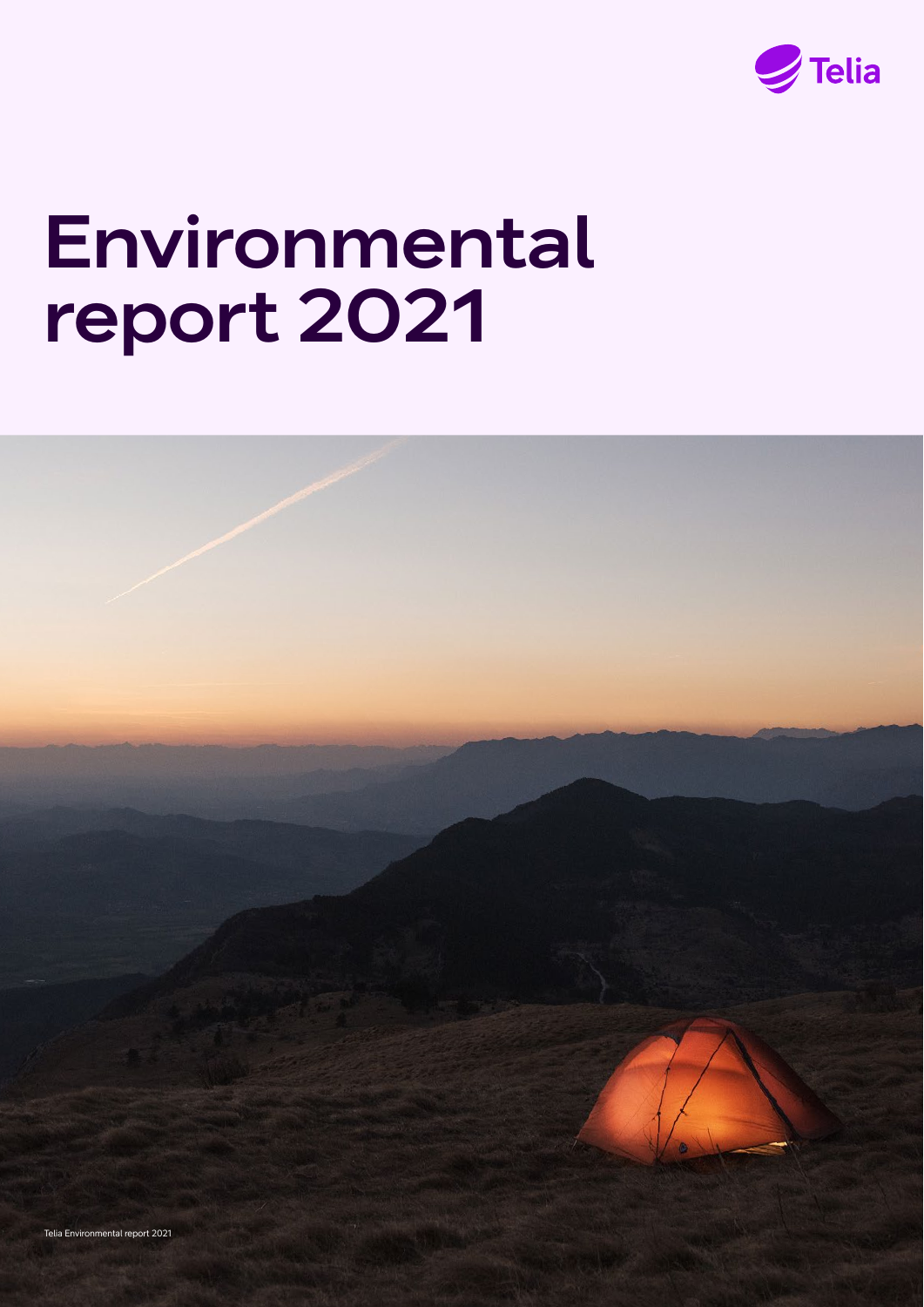

# Responsible digital consumption requires circular economy solutions

Information and communications technology consumes up to around a tenth of the world's electricity and has a carbon footprint greater than air travel. With the rise of digital services, the number of devices worldwide is growing rapidly. This increases both the need for raw materials and the amount of electronic waste putting a strain on the environment.

We can all list practical actions for reducing our carbon footprint: cutting down on air travel, switching to a vegetarian diet, and lowering indoor temperature at home. Few of us realise that streaming videos or storing files can have a larger carbon footprint than flying. According to a recent study by Telia, 88 per cent of Finns have given little thought to the environmental impact of internet use or streaming services.

The mining of rare earth metals and the rapidly growing amount of electronic waste inflate the environmental load caused by the ICT sector. According to the Digitalisation and Natural Resources study by Sitra, the Finnish National Fund for Research and Development, the reasons for this include the short life cycle of devices, difficulties in recovering materials, and the small number of recycled devices. The recycling and recovery of critically important metals used in IT devices is difficult but necessary.

#### **The circular economy as the solution**

The most important decisions in terms of device lifecycle management and material recycling are made in the early stages of the life cycle of a phone, laptop, or a computer. The European Commission estimates that up to 80 per cent of the environmental impacts of a product are locked into place already in the product and material design phase. This is something that we must address.

Telia has set climate and circular economy requirements on its equipment and device suppliers. We have been involved in creating the industry's first Eco Rating for smartphones. The rating measures the environmental impact of mobile

devices in five categories. Measured aspects are the durability, repairability and recyclability of the device as well as climate and resource efficiency. The purpose of the Eco Rating is to encourage phone manufacturers towards more sustainable production. It enables customers to compare the environmental impact of phones before making a purchase.

#### **From a throw-away culture to a new model of ownership**

The circular economy can also be promoted by transforming how we understand ownership. In the circular economy, instead of just always manufacturing new products and owning them, they are leased, repaired, and borrowed. Using device as a service gives users freedom from worry. At the end of the contract period, Telia repairs the devices used by the company for reuse. Devices that cannot be repaired are recycled securely, and their raw materials are reused. The increasing popularity of cloud services also reduces the need for physical devices, which in turn cuts down the energy consumption and emissions resulting from their manufacture and maintenance.

It is great to see that environmental awareness is beginning to influence how people buy phones. In December, refurbished phones reached Telia's list of best-selling phones for the first time. The transition towards more sustainable



digital consumption is already here, but businesses must lead the way in accelerating the change.

**Heli Partanen** CEO Telia Finland Oyj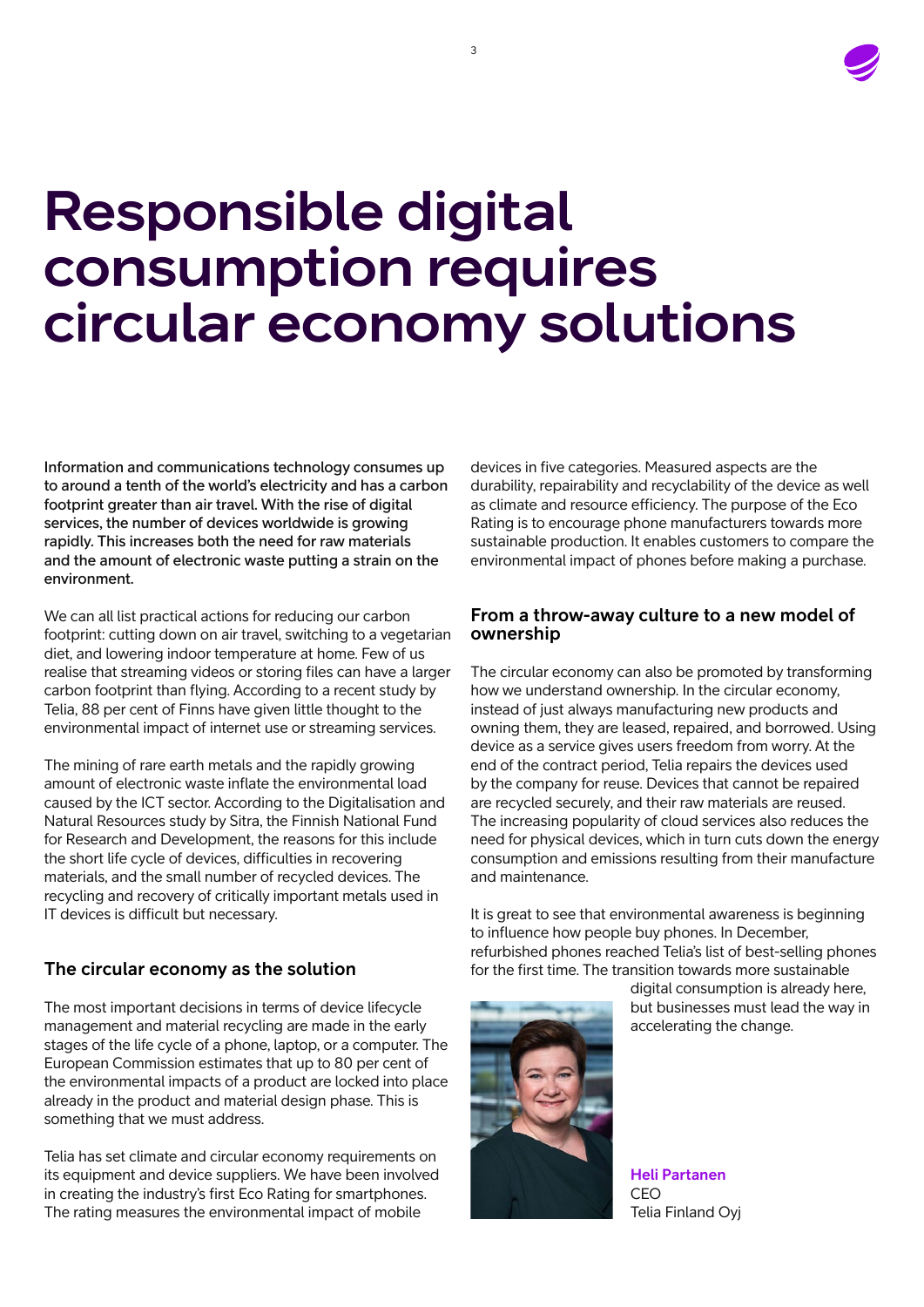# Boosting the circular economy

At Telia, we have continued our work towards achieving ambitious climate and circular economy targets. We are committed to reduce the emissions of our entire value chain to zero and to become a zero-waste company through circular economy by 2030.

During 2021, we stepped up our efforts to improve circular economy practices by increasing the reuse of equipment and devices, adding climate and circular economy criteria as part of our supplier requirements, and introducing the Eco Rating system for smartphones. We increased our employees' readiness to engage in active climate and circular economy discussions with our stakeholders by training a large number of sales and sales support professionals.

We introduced the Eco Rating for smartphones to help our customers compare the environmental impacts of new smartphones. The rating gives smartphones an environmental performance score based on the device's entire lifecycle and circular economy metrics.

Our climate and circular economy work is based on ensuring that all our operations in Finland are covered by an ISO14001 certified environmental management system and the ETJ+ certified Energy Efficiency System. In 2021, our certification expanded as Telia Inmics-Nebula was granted the ISO14001 and ETJ+ certificates, while Telia Cygate received the ETJ+ certificate.



**Inspecta Sertificinti Oy** 

```
Inspecta Sertificinti Ov
```
#### **Telia's carbon footprint**

As a consequence of our activities, greenhouse gas emissions are generated throughout our value chain, from suppliers to customers. We track our carbon footprint annually, in accordance with the calculation principles set in the Greenhouse Gas (GHG) Protocol.

In principle, the emissions from Telia's own operations (Scope 1 & 2) are low due to purchase of renewable electricity. The majority of our emissions, 98%, are caused by indirect (Scope 3) emissions in our value chain. Of these, approximately 65% comprise emissions generated by the manufacture of products and services purchased by Telia. These include, for example, the mobile phones, laptops, tablets, and other consumer-grade electronics sold by Telia. In 2021, the rise in emissions from purchased products and services was due to more accurate calculation formulas and the use of more detailed emission factors.

#### **Telia's carbon footprint (tCO2e)**

| Year                                        | 2019    | 2020    | 2021     |
|---------------------------------------------|---------|---------|----------|
| Scope 1                                     | 1000    | 1000    | 1000     |
| Scope 2, market-based                       | 2000    | 3 0 0 0 | 3500     |
| Scope 2, location based                     | 28 703  | 31000   | 38 000   |
| Scope 3                                     | 234 000 | 187000  | 220 000  |
| 1. Purchased goods and services             | 141 000 | 113 000 | 141 000  |
| 2. Capital goods                            | 25 000  | 34 000  | 34 000   |
| 4. Upstream transportation and distribution | 17000   | 20 000  | 21 0 0 0 |
| 11. Use of sold products                    | 14 000  | 5000    | 6000     |
| 13. Downstream leased assets                | 4 0 0 0 | 4 0 0 0 | 5500     |
| Other categories                            | 33 000  | 11 000  | 12000    |
| Total emissions (Scope 2 marked-based)      | 237000  | 191000  | 224 500  |

A more detailed breakdown of Telia's Scope 3 emissions is available [on our sustainability website.](https://www.telia.fi/telia-yrityksena/yritysvastuu/ymparistovastuu/hiilijalanjalki)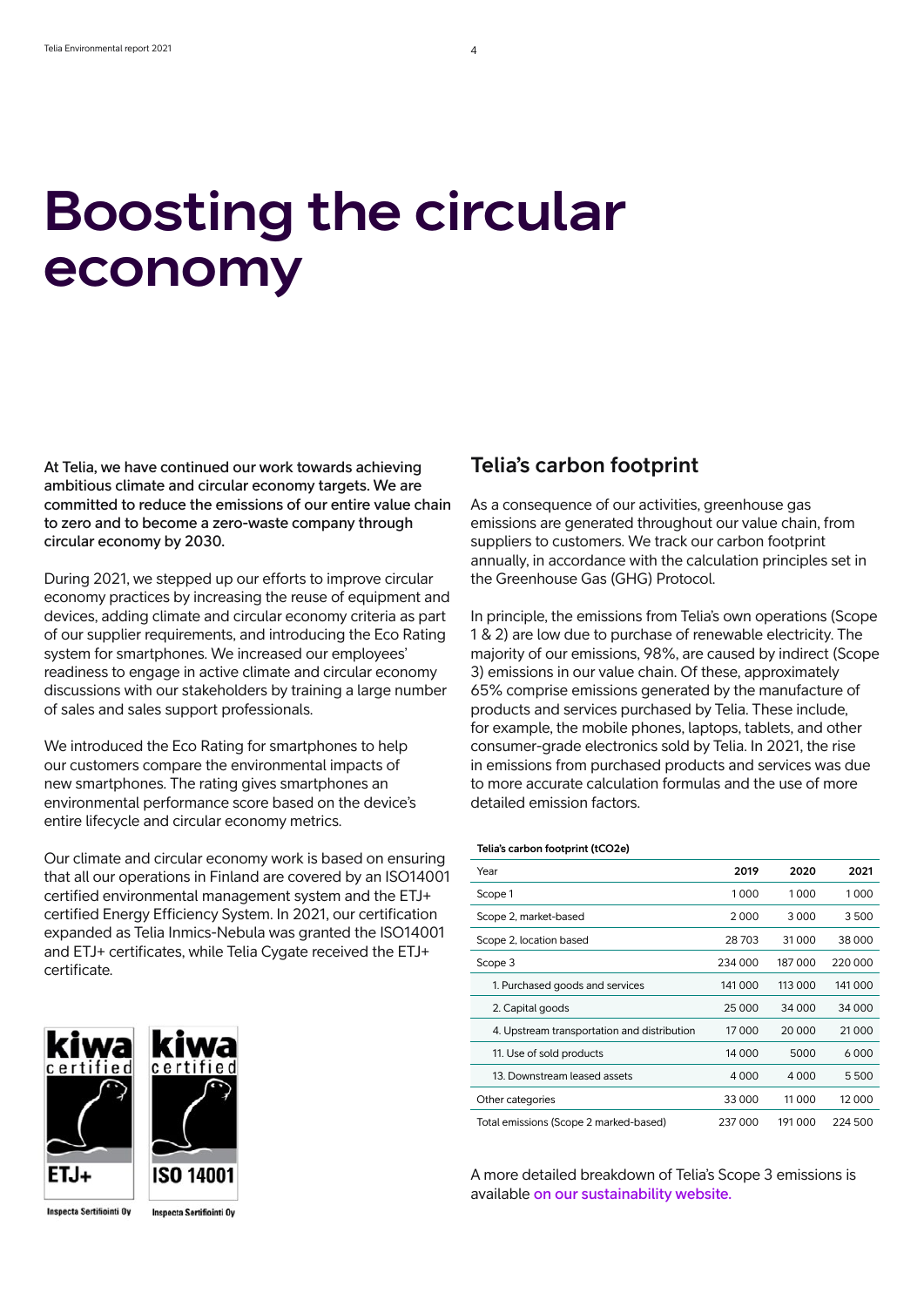

### **Aiming for zero emissions**

We have been carbon neutral since 2020, in terms of greenhouse gases caused by our operations (Scope 1 & 2) and business travel (Scope 3, Category 6).

We reduce our emissions by purchasing only 100% renewable energy. We reached the target set in the Energy Efficiency [Agreement](https://energiatehokkuussopimukset2017-2025.fi/en/) already in 2020, and since 2015, our total energy savings are nearly 12%.

We have improved our energy efficiency over the long term through a number of energy efficiency initiatives, thus helping to cut our growing energy consumption despite increased data usage. During 2021, we continued modernizing the 4G mobile network with the latest base station equipment by Nokia, and simultaneously expanded our 5G coverage area. As capacity grows, connection speeds and data usage have increased significantly, raising our electricity consumption. We are curbing the increase of electricity consumption with software power saving features, among other measures.

The introduction of the 5G network will significantly improve the energy efficiency of data communications, as less electricity is required to transfer the same amount of data. Energy efficiency is also considered in the construction of new base stations by using energy-efficient components and by moving radio units outdoors to minimise the need for energy used for cooling. We have also improved our energy efficiency by transferring our data centre operations to the most modern and energy-efficient facilities in Finland, [Telia](https://www.telia.fi/yrityksille/infrapalvelut/pilvi-ja-datakeskus/datakeskukset/helsinki-data-center?gclid=EAIaIQobChMI372n55Cs9gIVkJ-yCh39yg3WEAAYASAAEgK4k_D_BwE)  [Helsinki Data Center](https://www.telia.fi/yrityksille/infrapalvelut/pilvi-ja-datakeskus/datakeskukset/helsinki-data-center?gclid=EAIaIQobChMI372n55Cs9gIVkJ-yCh39yg3WEAAYASAAEgK4k_D_BwE).

In addition to these emission reduction initiatives, since 2020, we have compensated all unavoidable greenhouse gas emissions generated from our operations. The emissions we compensate consist of emissions from district heating and cooling, fuel oil used in backup power generators, and the coolants used in our refrigeration units, as well as emissions from Telia's fleet of vehicles and business travel. In 2021, we allocated half of our compensation to biological carbon sequestration and half to new technologies aimed at capturing carbon from the atmosphere.



**Total electricity consumption (GWh)**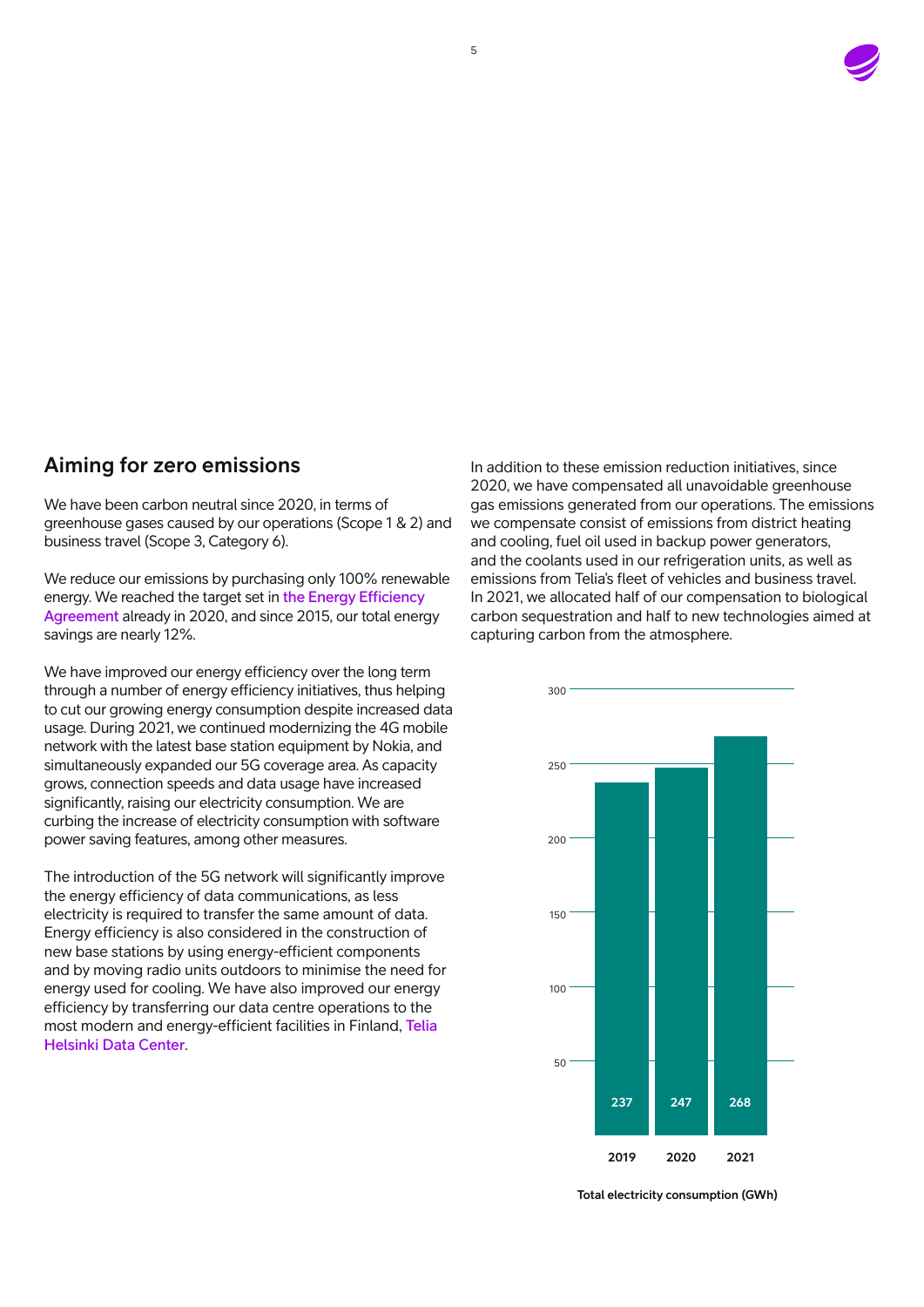

#### **Reducing supply chain emissions is critical**

We work closely with our suppliers to reduce our Scope 3 greenhouse gas emissions. In 2020, we made greenhouse gas emissions a part of our supplier selection criteria. In 2021, we added climate and circular economy requirements as part of our supplier criteria. Among other things, we require that our suppliers set science-based climate targets and that our equipment and device suppliers proactively implement circular economy practices in their operations. In 2021, through cuts and cooperation with contractors, we avoided Telia's emissions from transport and logistics by about 9% compared to the total logistics and transport emissions in 2020.

We also reduce Scope 3 emissions by increasing the reuse of equipment and devices in our own operations. This cuts down on emissions caused by the manufacture of new equipment. In 2021, we reduced emissions by about 1,600 tCO2e through the reuse of equipment and devices.

In 2021, our customers reduced emissions by a total of 590,000 tCO2e by using Telia's products and services.

#### **Carbon handprint**

Our carbon handprint describes the positive environmental and climate impacts of our operations, meaning the emission reduction potential of the products and services we provide to our customers. According to a study by [GSMA](https://www.gsma.com/newsroom/press-release/mobile-technologies-enabling-huge-carbon-reductions-in-response-to-climate-emergency/), the industry's umbrella organisation, mobile technology products and services can help reduce greenhouse gas emissions by up to ten times the rate of emissions they cause. According to Telia Company's calculations, in 2021, our customers reduced emissions by a total of 590,000 tCO2e by using Telia's products and services.

In 2021, we launched the new [Travel Emissions Insight](https://business.teliacompany.com/crowd-insights/travel-emission-insights) service, which enables municipalities and cities to calculate transport-related emissions in real time. The service combines anonymized movement data from Telia's mobile network with the acclaimed CERO model of CO2 emissions. The service helps municipalities to reduce transport emissions more efficiently, and to plan more effective and environmental friendly transport solutions. It provides municipalities with data on which routes and modes of transport are used, and the quantity of CO2 emissions caused by transport. The model makes it possible to compare and calculate different transport options and their impact on emissions.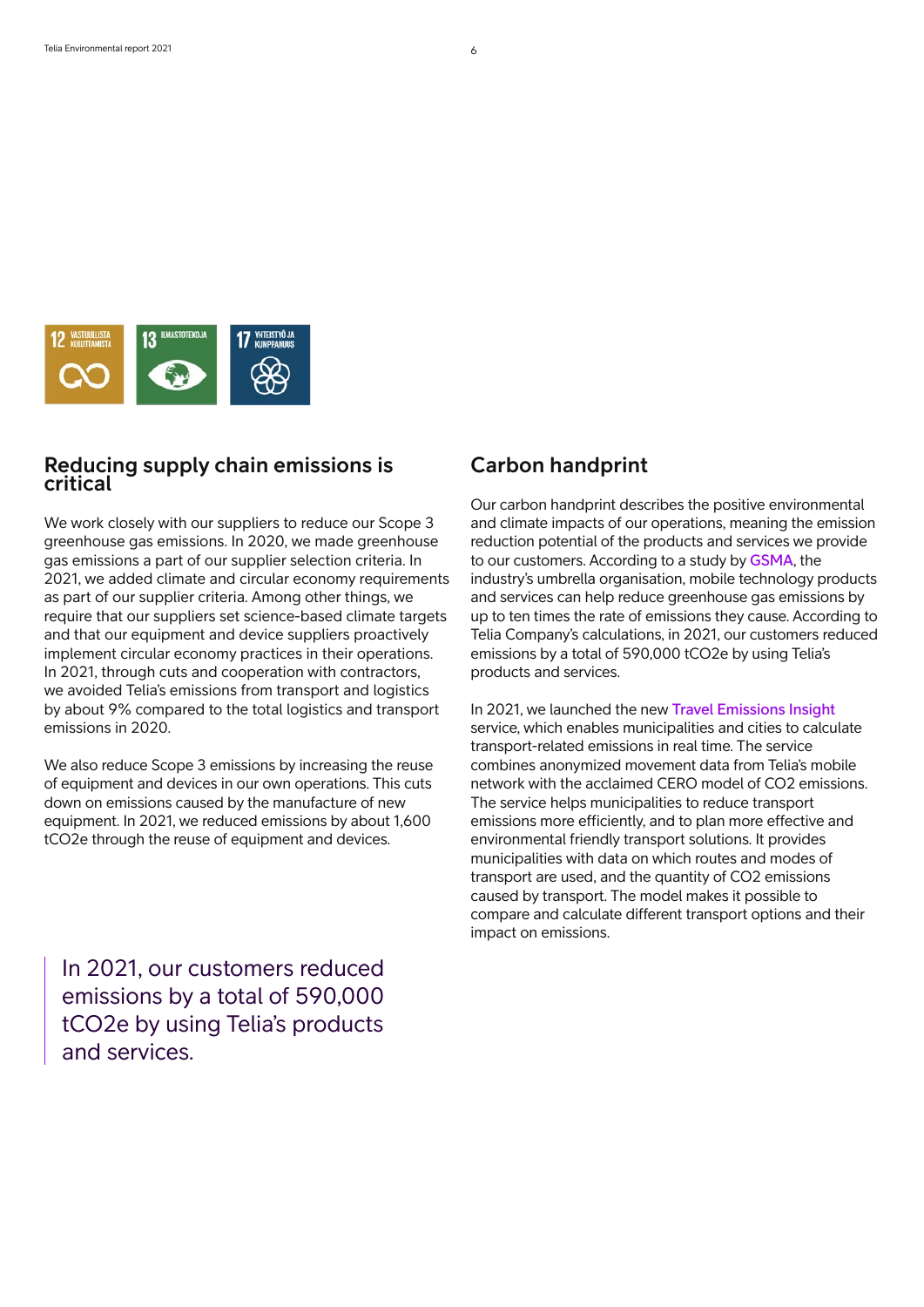

# **Our climate targets for 2022**

We are progressing through milestones that are aimed at achieving our long-term targets. We have received approval from the [Science Based Targets](https://sciencebasedtargets.org/) initiative (SBT) for our 2025 milestones. SBT only accepts businesses that are committed to doing their part to ensure that the Earth's climate does not warm by more than 1.5 degrees Celsius.

In 2022, our goal is to reduce the greenhouse gas emissions of our operations by 50,000 tonnes. We will reach this target by:

- Continuing to purchase 100% renewably produced energy.
- Gradually transitioning to renewably sourced district heating.
- Continuing our energy efficiency initiatives.
- Compensating for any remaining and unavoidable greenhouse gas emissions generated during our operations.
- Reducing the emissions generated by our logistics chain by 5% (compared to 2021) in cooperation with our suppliers.
- Continuing the reuse of equipment and increasing the use of virtualised services.

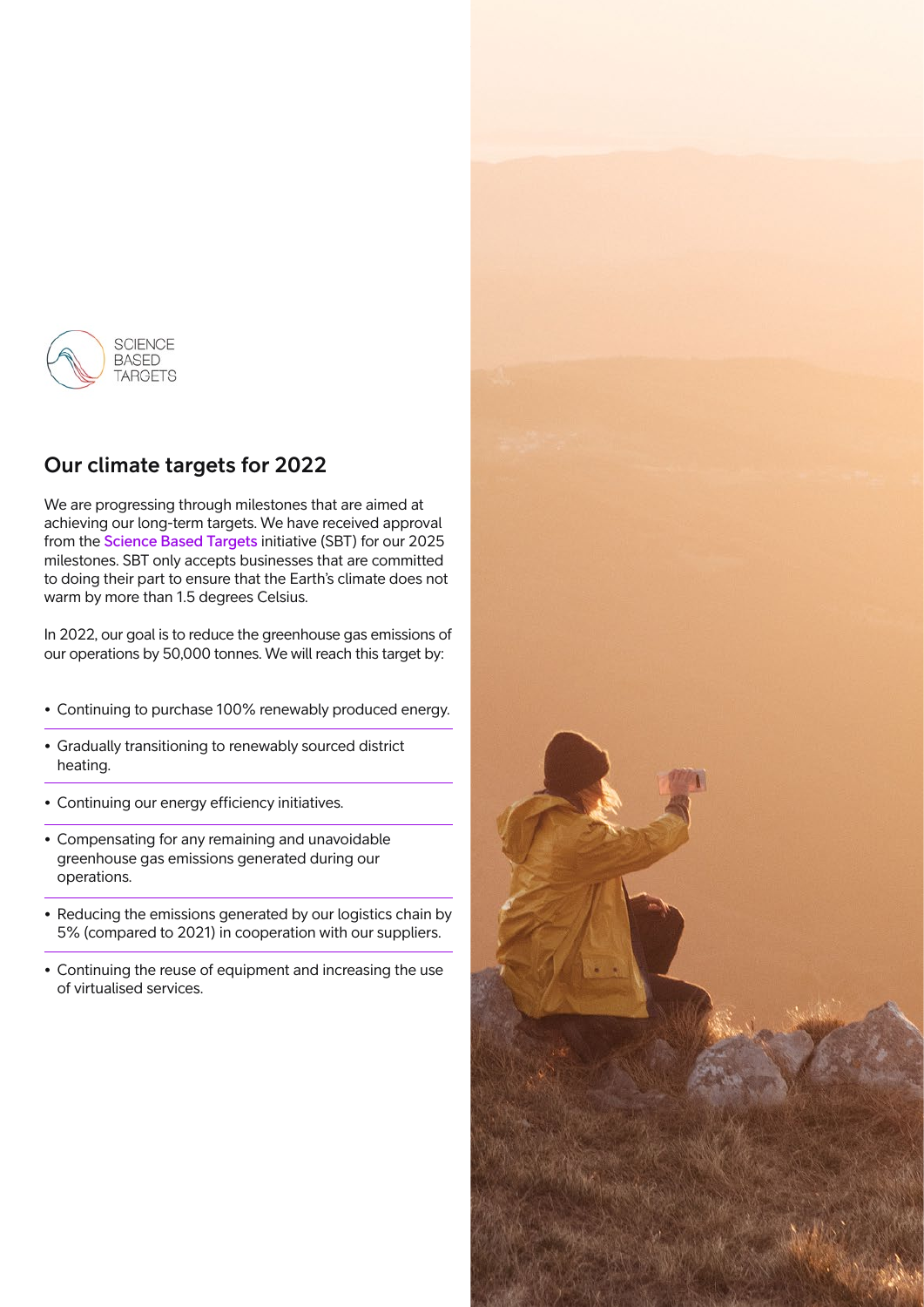#### **Less waste, better reuse of materials**

Our operations generate a significant amount of waste material, most of which is the result of network construction and maintenance operations. This includes asphalt, cables, electronic waste, and discarded back-up power batteries. Our top priority is to minimise the amount of waste we generate, maximise the reuse of materials, and improve our recycling rate.

The total amount of waste generated by our operations each year depends on the projects carried out during the year and their scope. In 2021, our operations generated 6,400 tonnes of waste, of which 25% was recycled and 74% recovered. The project to dismantle old telephone poles is still reflected in our total waste volume and in the amount of waste which is energy recovered (45%).

During 2021, we carried out an environmental study on the packaging materials used in our operations including their consumption, the materials used and how we communicate about packaging. Based on the project's results, we will make changes to our use of packaging materials, including reducing the use of plastic, optimising packaging sizes, and piloting the use of reusable packaging.

In 2022, our goal is to further increase the recycling rate of waste materials generated by our operations and to reduce the amount of waste which is energy recovered. We are developing waste sorting and reuse processes together with our suppliers and contractors.



#### **Waste treatment distribution**

| Energy recovery 45%<br>Poles, cables, municipal waste                          |
|--------------------------------------------------------------------------------|
| Recovery 29%<br>Asphalt, construction waste, privacy material, municipal waste |
| Recycling 25%<br>Batteries, metals, electronics, cables, municipal waste       |
| Disposal without recovery 0,04%<br>Hazardous waste                             |
| Landfill 0.01%                                                                 |

Industrial waste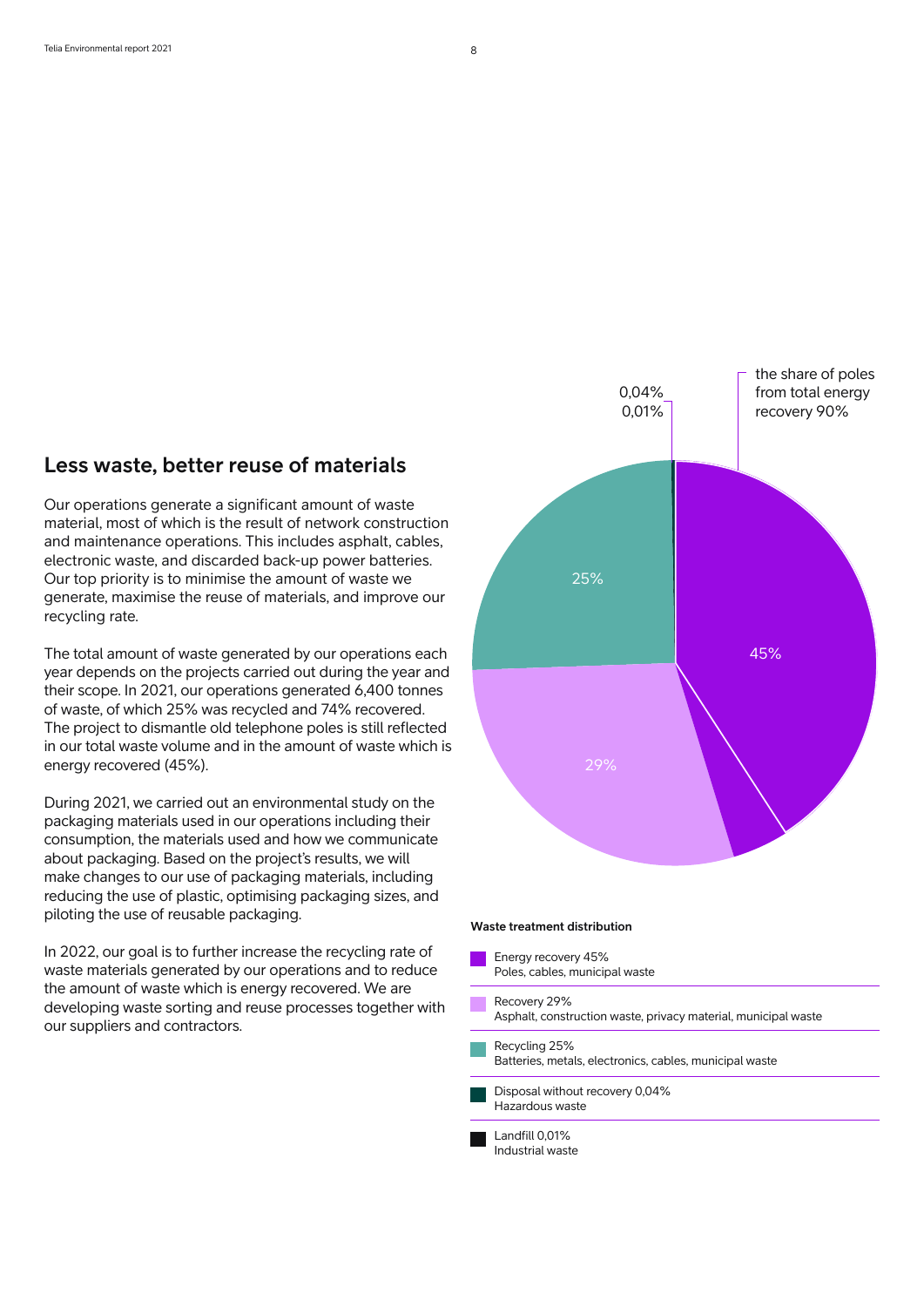

# **Repair and reuse of second-hand devices**

Our operating model is fully compatible with the reuse of network and customer premises equipment, which extends their lifetime and reduces the need for new equipment. This way, we can significantly reduce the environmental impact and emissions caused by the manufacture of equipment and devices. Customer premises equipment included in our services are returned to Telia after the contract term, after which they are refurbished and reused, or recycled for materials at the end of its life cycle. As part of our product and service offering our business customers can reduce their own annual emissions related to device purchases and foster circular economy by purchasing the device as a service or as a refurbished device.

In 2021, we further increased the reuse of business customer premises equipment up to 50 per cent, depending on the product (45% in 2020). In addition, we increased the purchase of refurbished customer equipment by 10% from 2020. We have also successfully continued the reuse of customer premises equipment in our consumer business, and in 2021, we nearly tripled the number of reused customer devices from 2020.

The [Telia Recycled](https://www.telia.fi/kauppa/puhelimet/telia-recycled-kierratyspuhelimet) product family of refurbished mobile devices continued to grow in 2021, with sales nearly tripling from 2020. In December 2021, a Telia Recycled phone rose to the list of top 10 best-selling phones for the first time. As in previous years, we collected pre-owned phones from our customers through [Telia Vaihtodiili](https://www.telia.fi/vaihtodiili). The service enables pre-owned phones to be refurbished and given a new life as a Telia Recycled phone, for example.

In 2022, our goal is to further promote the reuse of devices and to increase the purchase of pre-owned equipment. In addition, early this year, we made the [Telia Recycled product](https://www.telia.fi/yrityksille/kauppa/tuotteet/recycled)  [range](https://www.telia.fi/yrityksille/kauppa/tuotteet/recycled) available to our corporate customers, as well. Our goal is also to continue the virtualisation of services for corporate customers.

In 2021, we nearly tripled the number of reused customer devices from 2020.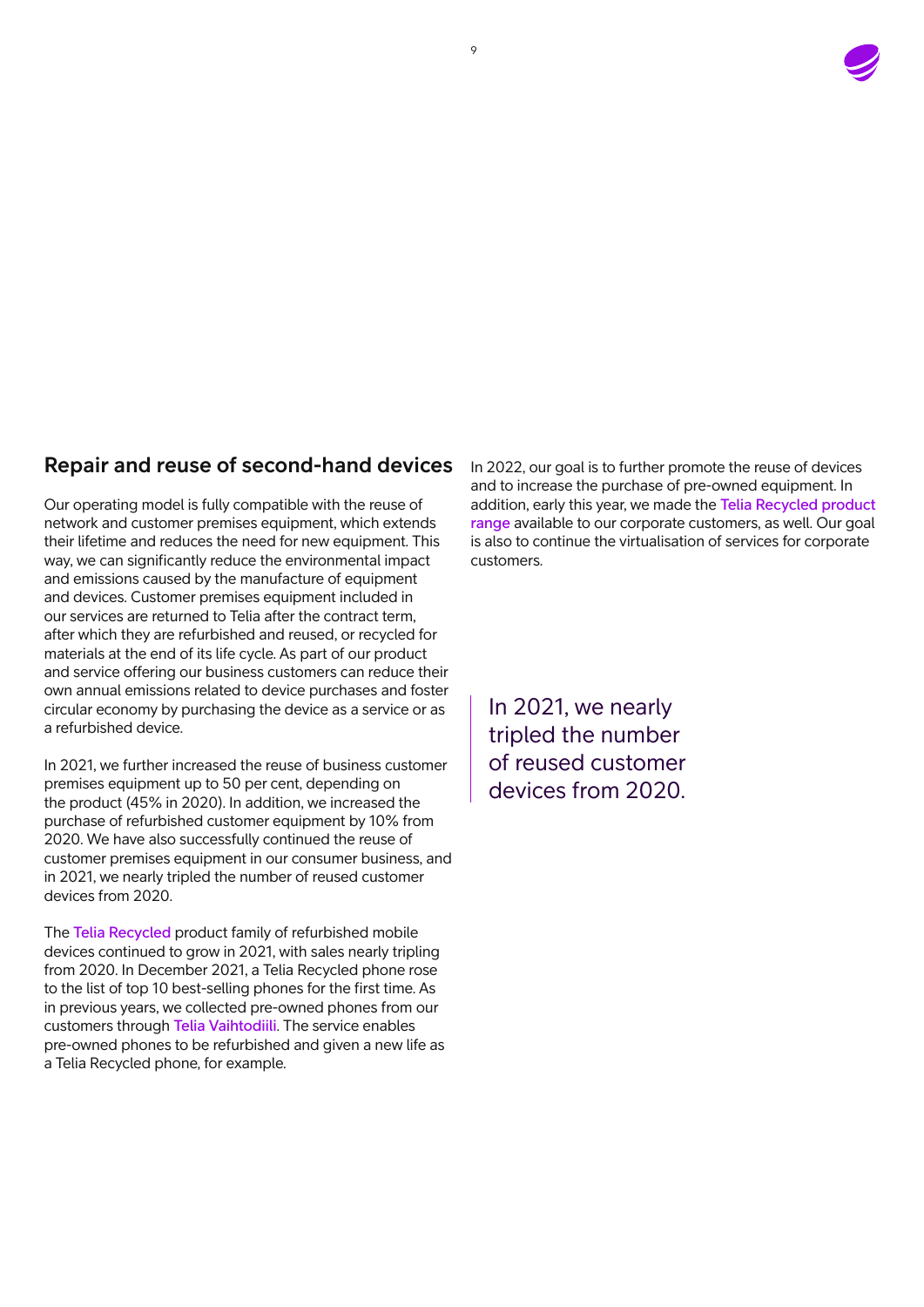#### **Reduced need for hardware through virtualisation**

[Telia Cygate](https://www.teliacygate.fi/en/) provides and maintains a wide range of customised IT services that require a variety of hardware, such as servers and firewalls. Virtualising the production of services allows the hardware capacity to be utilised more efficiently, compared to a conventionally implemented solution in which each function related to a customer need is provided by a separate device.

In the virtualised service solution, the resources of a single device are programmatically divided into several segments, allowing several customer needs or services to be fulfilled with a smaller number of devices. This improves energy and cost efficiency, provides flexibility, and reduces the amount of data centre space and the number of physical installations needed. For the customer, virtualisation means flexibility, faster delivery times, and lower costs, by removing the need to separately purchase and install equipment for each need.

The virtualisation of services also has a positive impact on the environment. The total number of devices decreases, thus reducing the need for new equipment and the emissions caused by manufacturing them. Virtualisation also improves energy efficiency, as the same service is produced with a smaller number of devices, reducing electricity consumption.

**Building a more sustainable supply chain together**

Together with our suppliers, we are reducing the indirect (Scope 3) environmental impacts of our value chain by cutting greenhouse gas emissions and implementing measures to promote the circular economy. We want our suppliers to commit with us to a zero emissions target and to set science-based climate targets (such as the Science Based Target initiative, SBTi).

[ISKU](https://www.isku.com/global/en/) is Telia's long-term partner and has delivered all office furniture to our new head office, for example. In addition to new solutions for the use of space, a part of the delivery from ISKU consisted of old, refurbished office furniture. At ISKU, sustainability is a firm part of the entire lifecycle of products, from raw material choices to design, production, and the finished product. ISKU also has the advantage of being based in Finland: the company has concentrated all its production in Lahti and purchases 75% of its materials from Finland.

Inspired by Telia's environmental targets, ISKU decided to commit to the UN Global Compact and calculate the carbon footprint of its entire operations in accordance with the GHG protocol. Next, ISKU will set climate targets for its operations in accordance with the SBTi. This is an inspiring example of how a responsible sourcing practices can create a positive chain reaction with the common goal of reducing environmental impacts and building a more sustainable future.

The virtualisation of services also has a positive impact on the environment. The total number of devices decreases, thus reducing the need for new equipment and the emissions caused by manufacturing.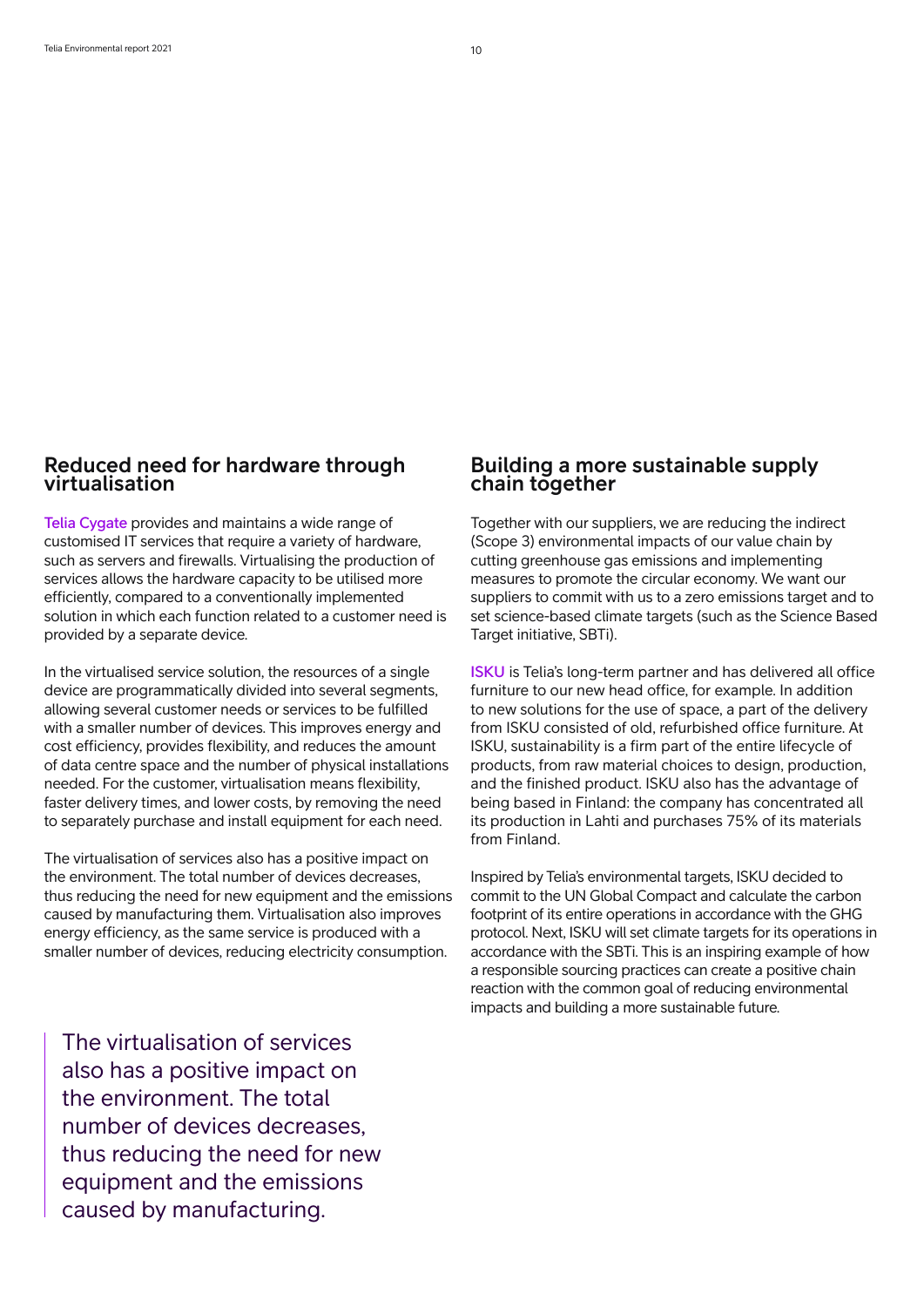



### **Eco Rating for smartphones**

In 2021, we made it easier for consumers to compare the environmental impact of new phones by introducing the [Eco Rating system](https://www.teliacompany.com/ecorating), which provides consistent and transparent information to consumers about the environmental impact of smartphones. The rating takes into account the entire lifecycle of the device and the following features: durability, repairability, recyclability as well as climate and resource efficiency.

The Eco Rating has been developed in cooperation with Europe's leading telecom operators. In addition to Telia Company, Deutsche Telekom, Orange, Telefónica (operating under the O2 and Movistar brands), and Vodafone are involved in the project. The system is open to other operators, and new members are encouraged to join the project.

By choosing phones that score well in the Eco Rating, consumers can influence both the environmental impacts of their phone but also help to guide smartphone manufacturers to use new, more sustainable production methods.

# **Help from 5G in fighting forest fires**

In 2021, Telia and the Emergency Services Academy Finland carried out a joint project to harness new 5G and artificial intelligence technology to help detect and combat forest fires. Forest fires are becoming increasingly common in Finland due to extreme weather events caused by climate change, and the summer of 2021 will be remembered for the outbreak of a major forest fire in Kalajoki. Forest fires accelerate global warming and cause danger to people and economic damage.

In the project, video and thermal cameras observing the state of the forest were installed on Telia's base station mast. Based on the observations of the cameras, the AI application alerts the emergency services, if necessary. The AI uses network edge computing, which means that the data is already processed at the base station to speed up the processing of detected fires. The camera transmits real-time footage of forest fire observations to the emergy service's control room via a remote presence service, to enable the authorities to get eyes on the situation immediately.

All data communications required by the service are implemented securely in Telia's mobile business network. In addition to the Emergency Services Academy Finland, the project's partners included the joint situation centre for the Rescue Services of Eastern Finland, Erillisverkot, Finwe Oy, and Fincloud Oy.